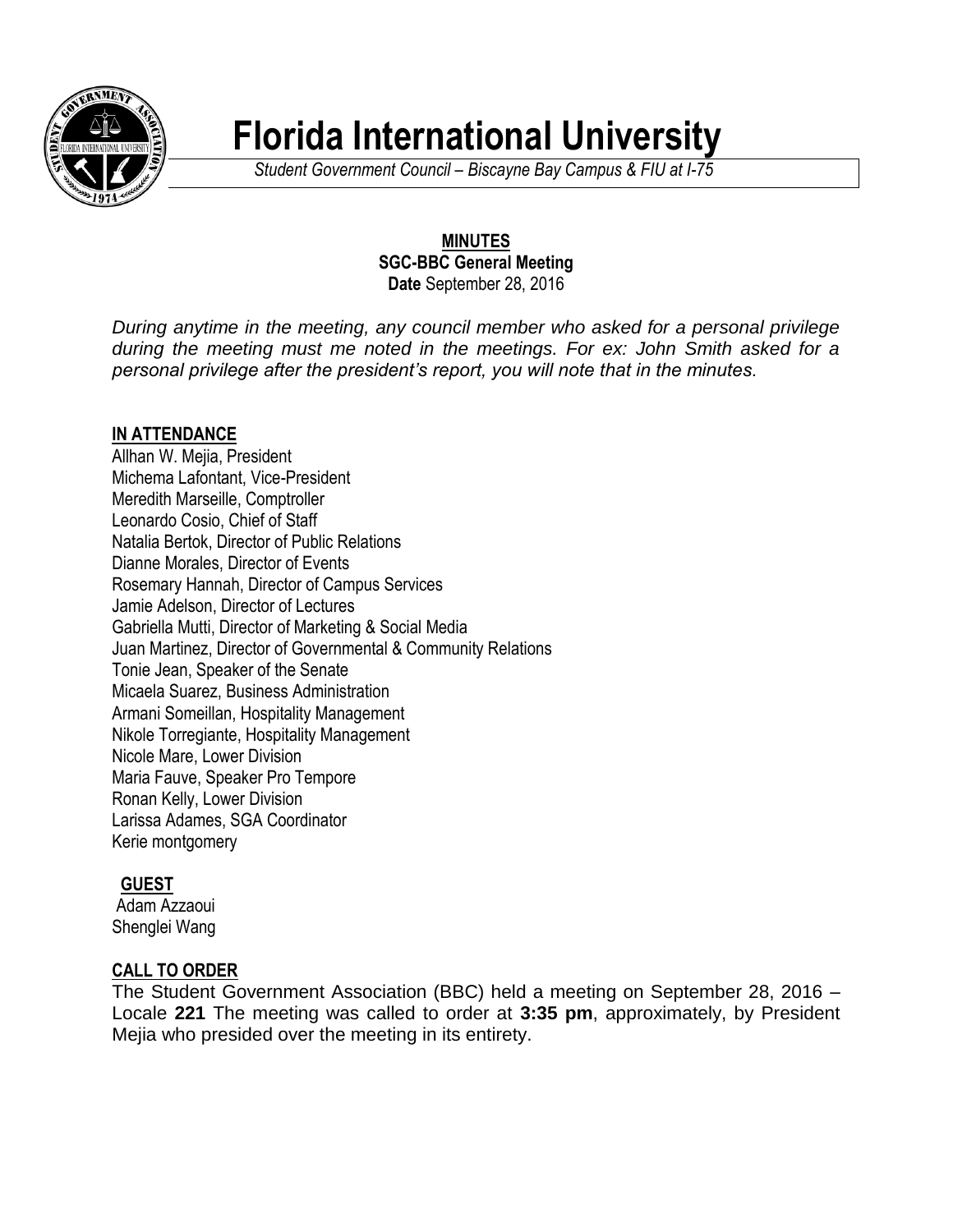## **APPROVAL OF THE MINUTES**

There were no approval of minutes

## **PRESIDENT'S REPORT**

- President Mejia reported he had a meeting about what will be future of FIU. He moved on to mentioning the Connect for Success Program, where FIU will be partnering with Broward College's Hospitality program to work on making the transition for students from Broward College to FIU easier.
- President Mejia reported that MAST Academy will have a new building and the anticipated date for this new building is between December 2018 and January 2019.
- President Mejia is working on meeting with someone to discuss how to improve enrollment at BBC.
- President Mejia announced he is trying to set up a business service here at BBC.
- President Mejia welcome new members

#### **Vice President's Report**

- Vice-President Lafontant Announced she is part of the committee that recruit new SGA members, and she is looking for two cabinet members to join.
- Vice –President Lafontant reported she would like to start Street Team by next week.
- Vice-President Lafontant reported she has been attending events to find out the different issues student been having on the BBC.

#### **Comptroller's Report**

- Comptroller Marseille thanked everyone for their help with setting up for the SGA Kick Off.
- Comptroller Marseille reported that her and President Mejia met with Julissa, the director of Student Services, to go over the enrollment numbers, which they will be using to make constitutional changes.
- Comptroller Marseille announced the next U-wide meeting will be on October 7, 2016 at MMC at 3:00pm.
- Comptroller Marseille reported she presented the online ANS Budget Allocation to the senate seat on Monday.

#### **SENATE SPEAKER REPORT**

- Senator Jean reported that the senate has completed their first report, where they meet with advisors to know get an
- Senator Jean reported the senate is working on revamping their position in the statues.

*Point of clarification:*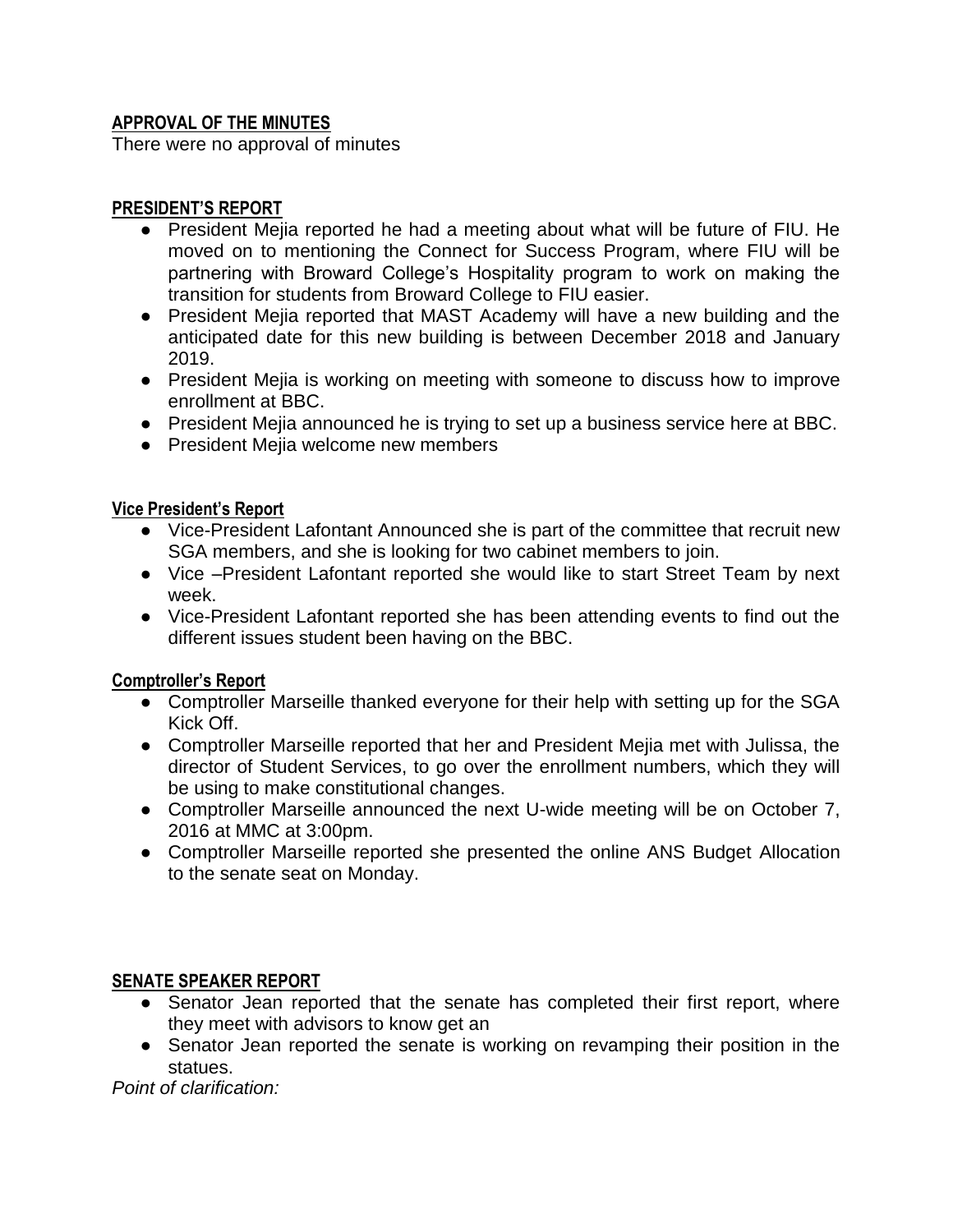President Mejia stated that Senate Speaker Jean and the senate will vote on the statues changes.

#### **CHIEF OF STAFF REPORT**

- Chief of Staff Cosio reported he reached out to the City of North Miami.
- Chief of Staff Cosio reported that Director of Lectures Adelson is working on the lecture series and planning on getting a committee together to recruit for the lectures. Also, he is planning on partnering with the Copenhagen Center to bring in some big names on campus.
- Chief of Staff reported Director of Public Relations Bertok is working on the newsletter, which will be published today.
- Chief of Staff Cosio reported Director of Events Morales is working on many events.
- Chief of staff reported Director of Campus Services Hannah has been getting in contact with the different offices around campus.
- Chief of Staff Cosio announced that Director of Governmental & Community Relations Martinez will be working with him and President Mejia to political speakers on campus.

#### **Cabinet Report**

• Senator Maria reported she is working on the Student Advocacy Chair and is doing now doing senate report on Orgsync.

#### **ADVISOR'S REPORT**

- Ms. Adames reported on homecoming and the best the best homecoming office decorating competition that will be happening soon.
- Ms. Adames reported that SGA will have a float at the homecoming parade and calls for participation.
- Ms. Adames urges everyone to look into the SGA scholarships.
- Ms. Kerrie reported BSU will be having a Blackout event next week

#### **NEW BUSINESS**

#### **Appointment**

Adam Azzaoui presented himself to the SGA Council seeking a position as a Justice.

- A. Senator Suarez move to appoint Adam Azzaoui as Justice. Senator Nicole second the motion
- B. Roll call:
	- a) senator Jean (Yea)
	- b) Senator Suarez (Yea)
	- c) Senator Someillan (Yea)
	- d) Senator Torregiante (Yea)
	- e) Senator Mare (Yea)
	- f) Senator Fauve (Yea)

The motioned was carried by a 7-0-0 decision. Azzaoui became the new Justice.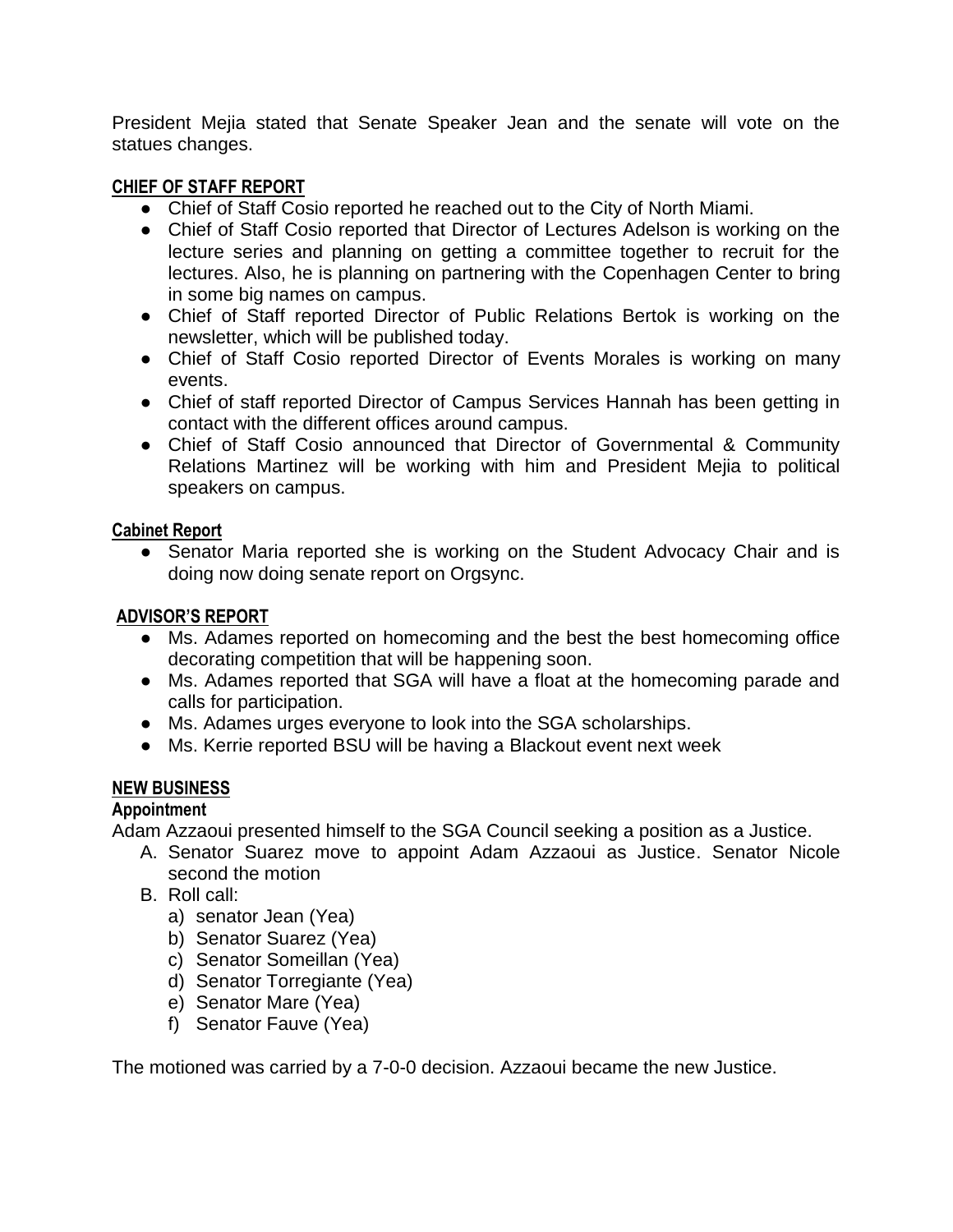Shenglie Wang presented herself to the SGA Council seeking the position of Director of International Student Affairs.

A. Senator Someillan move to approve Shenglie Wang as Director of International Student Affairs. Senator Fauve second the motion

Senator Someillan move to open floor for discussion. Senator Fauve second the motion.

Motion passes unanimously.

Senator Suarez move to end discussion at 4:18pm. Senator Mare second motion.

- B. Roll call
	- a) senator Jean (Yea)
	- b) Senator Suarez (Yea)
	- c) Senator Someillan (Yea)
	- d) Senator Torregiante (Yea)
	- e) Senator Mare (Yea)
	- f) Senator Fauve (Yea)

The motioned was carried by a 7-0-0 decision. Wang became the new Director of International Student Affairs.

#### **Budget**

A. Senator Suarez move to approve budget. Senator Mare second the motion.

President Mejia ask if there's discussion on the motion.

Senator Someillan is hesitant to approve budget and thinks there need to be a review.

*Point of clarification:*

Kerrie stated that the online fees is only for fully online students

Adam Azzaoui ask to be excuse at 4:42 President Mejia approve

- B. Roll call:
	- 1. Micaela Suarez (Yea)
	- 2. Armani Someillan(Nea)
	- 3. Nikole Torregiante(Yea)
	- 4. Nicole Mare(Yea)
	- 5. Maria Fauve(Yea)

Motion fails.

#### **ANOUNCEMENTS**

U-wide retreat taking place this Friday